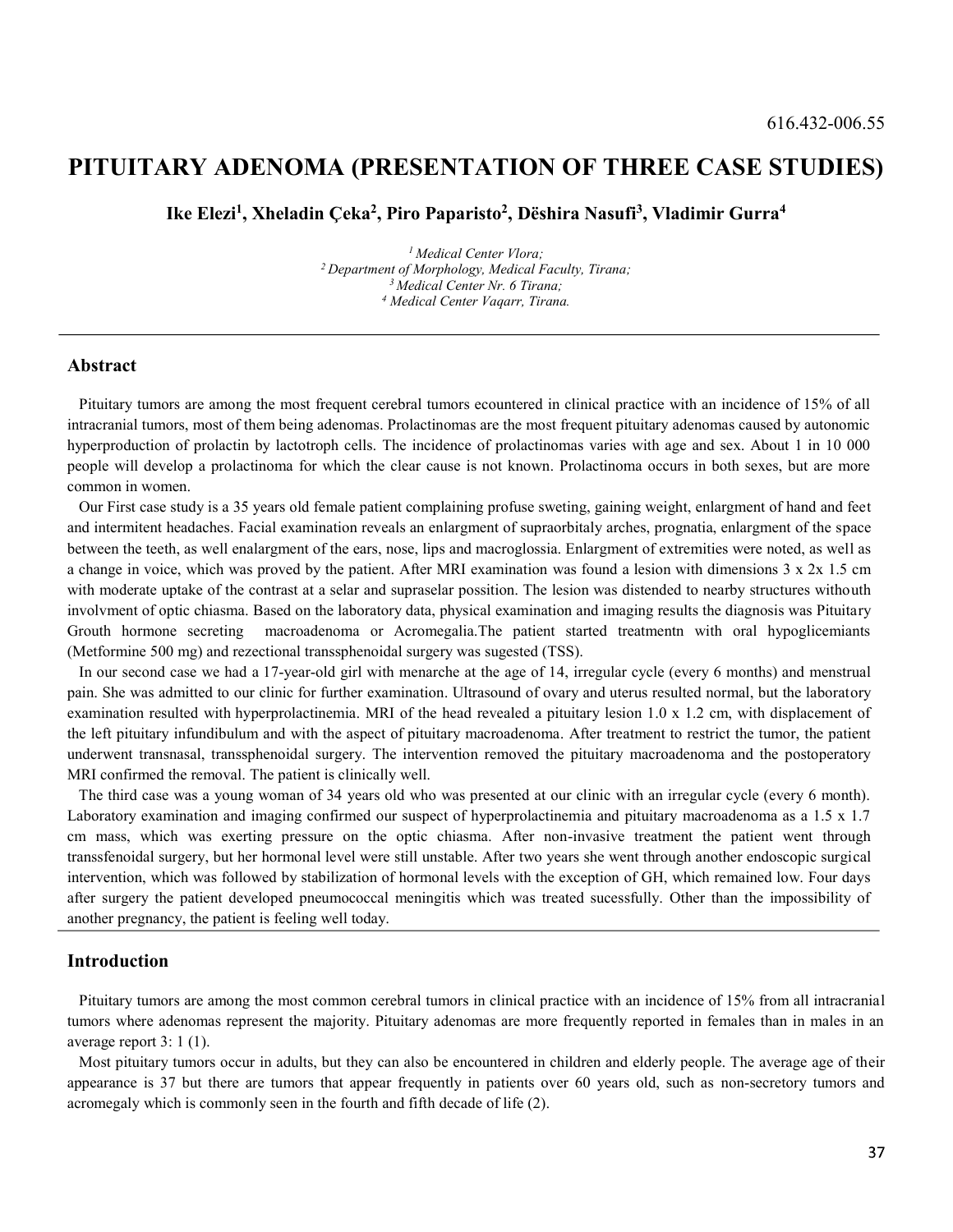The mortality rate associated with pituitary tumors is low. In general, thanks to the early appearance of clinical signs their early detection is possible as well as their quick and efficient treatment. Some of the most dangerous complications of these tumors are the neurological ones, like permanent vision loss, post-treatment recurrences, metastases (even though they are very rare) or pituitary apoplexy that may result fatal. It should also be taken into consideration the consequences of the hormonal overproduction that depends on the specific by-product or over production of a hormone or several hormones from the related tumor (3).

Based on their size, pituitary adenomas can be divided into micro adenoma (<1 cm) and macro adenoma (>1 cm). They can also be classified according to the properties after haematoxylin-eosin staining in histopathological preparations, such as chromophobic and chromophilic (acidophilic or basophilic) tumors. Corticotropic adenomas are usually basophilic, prolactinomas and GHsecreting tumors are acidophilic, TSH-secreting, Gonadotropin-secreting tumors or non-secreting tumors are generally chromophobic. Pituitary adenoma may result in overproduction of one or more hormones as a consequence of the increased gene expression of the producing cells or in the suppression of this expression as a consequence of the suppressive effect of tumor cells on healthy pituitary cells. They are benign tumors that in the case of hormonal overstimulation give clinical manifestations of prolactinemia, acromegaly, Cushing syndrome or hyperthyroidism. Likewise, they can develop silently and be diagnosed only as a result of the mass effect into pituitary selar body. The neoplastic features of adenomas, whether they are or they are not secretory, are similar. They have a slow mitotic rate and mostly spread localy with poor metastasing capabilities. The greatest risk comes from their local growth and the pressure they exert on the structures located nearby. Depending on their extent, adenomas can be intra pituitary, intraselar or diffuse with an extension to the surrounding pituitary tissues.

From the genetic viewpoint, pituitary adenomas are most often monogenic expressions and rarely originate from stem cells with multiple hormonal production. Most oncogene abnormalities involved in the pathogenesis of pituitary tumors are: abnormalities of G protein, ras gene, p53 gene mutations and mutations that characterize the multiple endocrine neoplasia syndrome. One of the newly discovered genes is gene-1 (PTTG-1) that serves as a marker of the malignancy classes in some endocrine tumors. This gene is known for regulating the cell division process and the forced expression of this gene causes the formation of pituitary tumors. This fact is documented in several experiments with mice (4).

Recent work suggests that pituitary tumor genesis is more heterogeneous than it was once thought. Dysfunctional adenomas and prolactinomas are associated with hyper methylation of p16 gene, and corticotropic secretion tumors express galectin-3 (Gal-3), a gene involved in cell growth and the control of apoptosis (5) (6). Inhibition of Gal-3 may serve as a molecular therapeutic target in the future. Mutations of the Aril Hydrocarbon Receptor Protein gene (AIP) may be present in some cases of inherited gigantism and acromegaly, as well as other pituitary tumors (7). For most benign tumors, the presence of several factors involved in the tumor genesis can determine their degree of growth and aggressiveness. For example, the presence of p53 corresponds to the most aggressive type of tumor.

Clinical manifestations are due to the local effect of the mass and endocrine manifestations outcome from over secretion of tumor cells. Pituitary adenomas, with some exceptions, are not under the control of hypothalamic controling factors by making it difficult to selflimit themselves from the body.

Another adenoma-related phenomenon is their compressive effect on the structures around the pituitary gland. To evaluate this process, recently, physical measurements of intra chiasmatic pressure were performed by special cadaveric catheters to imitate the pituitary mass pressure. In this study, it was noted that suppression was bigger in the center rather than lateral chiasma, confirming the bitemporal hemianopsia which is found in these tumors.

#### Histology

Histological examination of pituitary adenomas is based on type of cell which causes the adenoma and are classifies as Somatotropes, Lactotropes, Corticotropes, Gonadotropes, Thyrotropes and others (9).

Adenoma cells are irregular in size and have atypical morphology with prominent nucleoli, poorly preserved cytoplasm which do not stain properly in H&E paraffin sections (10). It may be acidophilic, basophylic or chromophobe and usually uniform in their staining. The tumors have a thin reticulin network which distinguishes the tumor from normal tissue which is heterogenic in staining (basophils, acidophils and chromophobes) and the reticulin network is not as extensive as in the tumor.

Prolactin secreting adenoma is made of medium size cells with chromophobic or slightly acidophilic cytoplasm. They have oval nuclei positioned in the centre (sometimes small nucleoli may be present). 20% of prolactionomas display microcalcifications. Calcifications alone or associated with amyloid bodies, which are often seen in prolactinomas, are not pathognomonic of these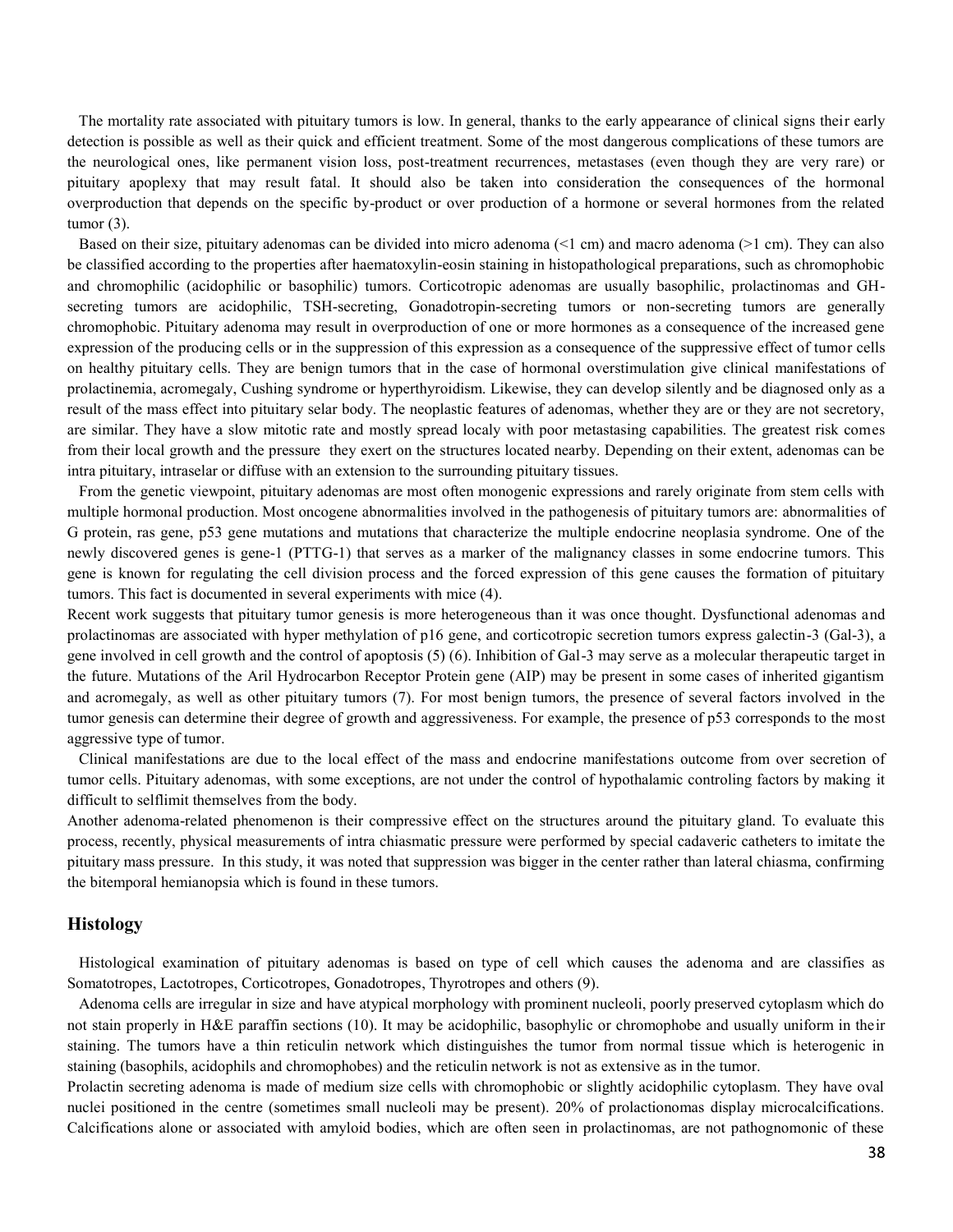adenoma. Adenoma cells are characterized by a prominent RER network, Golxhi complex and small secretory granules (150 - 300 nm). Irregular exocytosis is also typical of these cells.

### Signs and symptoms

The symptoms associated with pituitary adenomas are related to a number of factors. They mostly depend on the cell type and in the secretory capabilities of the cell causing the tumor. So the tumor may be functional or non-functional. In prolactinomas the pituitary tumor increases the production of prolactin leading to menstrual cycle disorders (amenorrhea, oligomenorhea), galactorhea, low libido and fertility in females. In males the high levels of prolactin cause a lowering of Testosterone levels leading to lower libido, erectile dysfunction, gynecomastia and infertility (11).

## **Diagnosis**

In functional pituitary tumors is done by measuring the levels of hormones (basal prolactin level, TSH, free T4, FSH, LT, Testosterone levels in males, Estradiol levels in females, IGF-1). These are some of the most important tests in every patient suspecting a pituitary adenoma. They may confirm or exclude a functionally active adenoma as well as confirm a pituitary failure.

Imaging - pituitary tumors are diagnosed using MRI which has the highest resolution from all the other imaging methods. This method is effective for tumors measuring more than 4 mm, but in some cases, a powerful 3T (Tesla) MRI machine may diagnose even smaller tumors. MRI remains the most effective imaging method for pituitary adenomas but in some cases CT may also be used.

## Treatment

Treatment of pituitary adenomas depends on a number of factors:

- 1. The type of hormone secreted by the tumor.
- 2. Size of the tumor
- 3. Infiltration of the tumor in the neighbouring structures
- 4. Age and overall health status of the patient

Possible therapeutic interventions are medications, surgery and radiation therapy. Purpose of treatment is to relieve the local pressure caused by the tumor mass on the surrounding structures and lowering the hormone hypersecretion caused by the functional tumors while preserving the normal pituitary functions.

For patients with prolactinomas first line of treatment is medication with Dopamine agonists (12). The most commonly used are Bromocriptine and Cabergoline, which is mostly used in patients resistent to Bromocriptine. Transsphenoidal surgery is the second line of treatment for patients who are intolerant or resistent to Dopamine agonists. Radiations therapy is used as a third line of treatment for patients with recidival or recurrent prolactinomas after medications and/or surgery.

### Material and Methods

Case study

### **Results**

#### First case study

Patient R.S., 35 years old is presented near the Endocrynology service complaining for profuse sweting, gaining weight, enlargment of hand and feet and intermitent headaches. Complains have started to apear in a period of 4 -5 years, but have become more evident in the last months.

During physical examination the overall patient health status is well. Neurological examination shows no signs of involvment. She is conscient and without alteration in mental status. Skin is coloured, no bleeding disorders or cyanosis. During the cardiovascular examination heart rate is normal (84/min) and blood preasure is 138/90 mmHg. Vesicular respiration with a respiratory frequence 18/min. There is no pain or palpable mass in abdominal examination. Lymphatic system seems untouched. Facial examination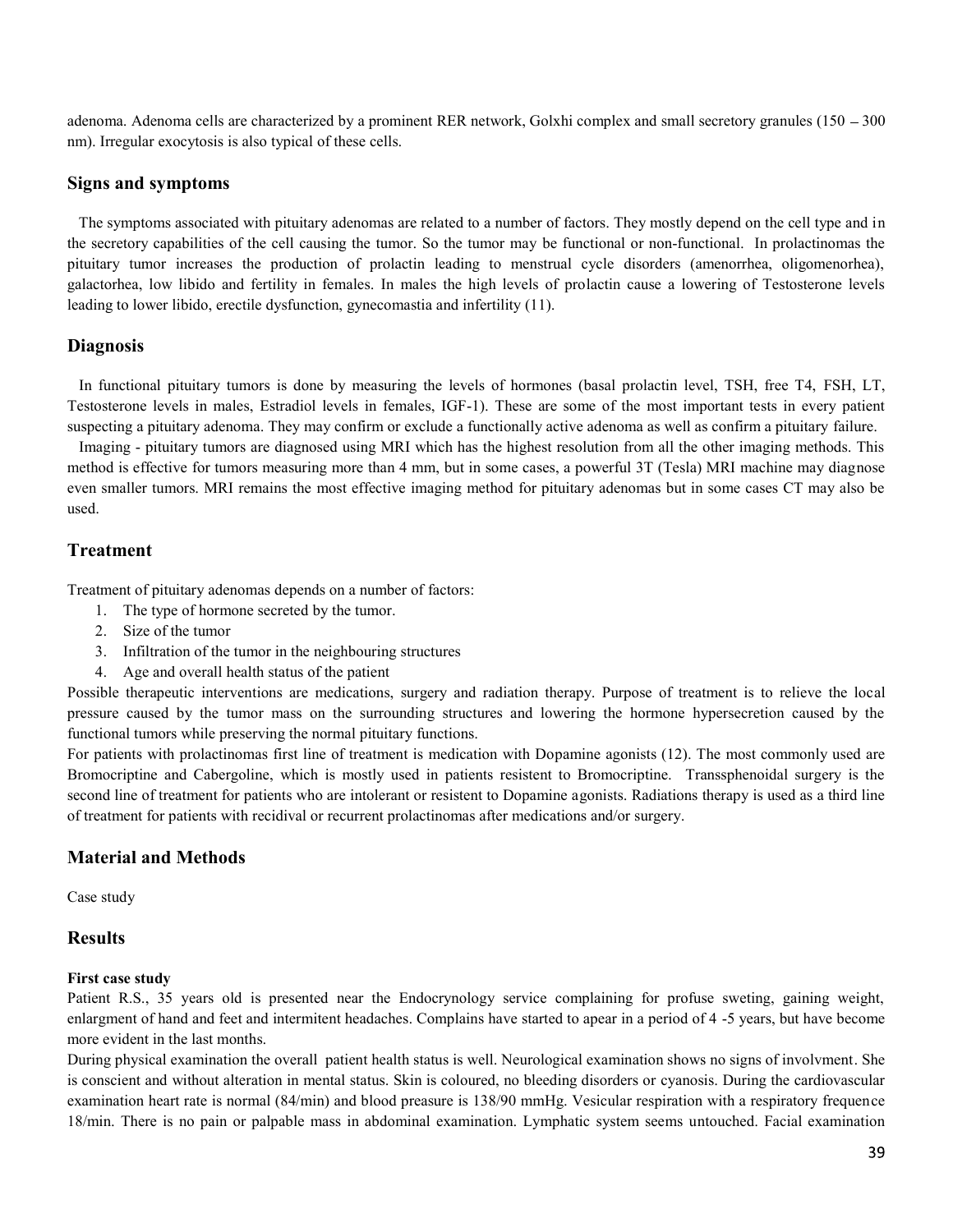reveals an enlargment of supraorbitaly arches, prognatia, enlargment of the space between the teeth, as well enalargment of the ears, nose, lips and macroglossia. Enlargment of extremities were noted, as well as a change in voice, which was proved by the patient.

| <b>Blood Count</b>                    |                     | Reference (female, age $30 - 35$     |
|---------------------------------------|---------------------|--------------------------------------|
|                                       |                     | years old)                           |
| Heamoglobin (Hb)                      | $11.6$ g/dl         | $12 - 15$                            |
| Rbc                                   | 4 800 000/mm3       | $4200000 - 5400000$                  |
| Wbc                                   | 5200/mm3            | $4000 - 10000$                       |
| Platelets                             | 265 000/mm3         | $150000 - 400000$                    |
| <b>Biochemical laboratory results</b> |                     |                                      |
| Glicemia                              | $126$ mg/dl         | $65 - 110$                           |
| Total Bilirubin                       | $0.8$ mg/dl         | $0.3 - 1$                            |
| Glucuronated Bilirubin                | $0.2$ mg/dl         | ${}_{0.3}$                           |
| AST/SGOT                              | $31 \text{ U/l}$    | $5 - 30$                             |
| ALT/SGPT                              | 35 U/I              | $5 - 30$                             |
| <b>Alkalin Fosfatase (ALP)</b>        | 192 U/l             | $50 - 100$                           |
| Urea                                  | $11$ mg/dl          | $6 - 20$                             |
| Kreatinin                             | $0.2$ mg/dl         | $\overline{0.8} - 1.3$               |
| Natremia (Na)                         | $141$ mEq/l         | $135 - 145$                          |
| Kalemia (K)                           | $4.5$ mEq/l         | $3.5 - 5$                            |
| Calcemia (Ca)                         | $11 \text{ mg}$ %   | $8.9 - 10.1$                         |
| Magnezemia (Mg)                       | $1.6 \text{ mg/dl}$ | $1.7 - 2.4$                          |
| Trigliceride                          | 90 mg/dl            | $50 - 150$                           |
| <b>Total Kolesterol</b>               | $150$ mg/dl         | $50 - 200$                           |
| <b>Hormonal levels</b>                |                     |                                      |
| <b>Grouth Hormon (GH)</b>             | $45$ ng/ml          | $0-5$                                |
| $IGF-1$                               | $860$ ng/ml         | $73 - 244$                           |
| Follicle Stimulating Hormone (FSH)    | $1.26$ mU/ml        | $1 - 10$                             |
| Luteinising Hormon (LH)               | $0.06$ mU/ml        | $1.9 - 12.5$ (folikular phase of the |
|                                       |                     | cycle)                               |
|                                       |                     | $8.7 - 76.3$ (ovulation)             |
|                                       |                     | $0.5 - 16.9$ (luteal phase of the    |
|                                       |                     | cycle)                               |
| Testosterone                          | $0.18$ ng/ml        | $1.5 - 7$                            |
| Prolaktin (PRL)                       | 30 ng/ml            | $2 - 29$                             |
| Tireo Stimulating Hormon (TSH)        | $5.7$ mcU/ml        | $0.5 - 5$                            |
| Thyroid Hormon T3                     | $130$ ng/dl         | $75 - 200$                           |
| Thyroid Hormon T4                     | $7.1 \text{~mg/dl}$ | $4.6 - 12$                           |

## Imaging:

Using MRI was found a lesion with dimensions 3 x 2x 1.5 cm with moderate uptake of the contrast at a selar and supraselar possition. The lesion was distended to nearby structures withouth involvment of optic chiasma.

## **Diagnosis**

Based on the laboratory data, physical examination and imaging results the diagnosis was: Pituitary Grouth hormone secreting macroadenoma or Acromegalia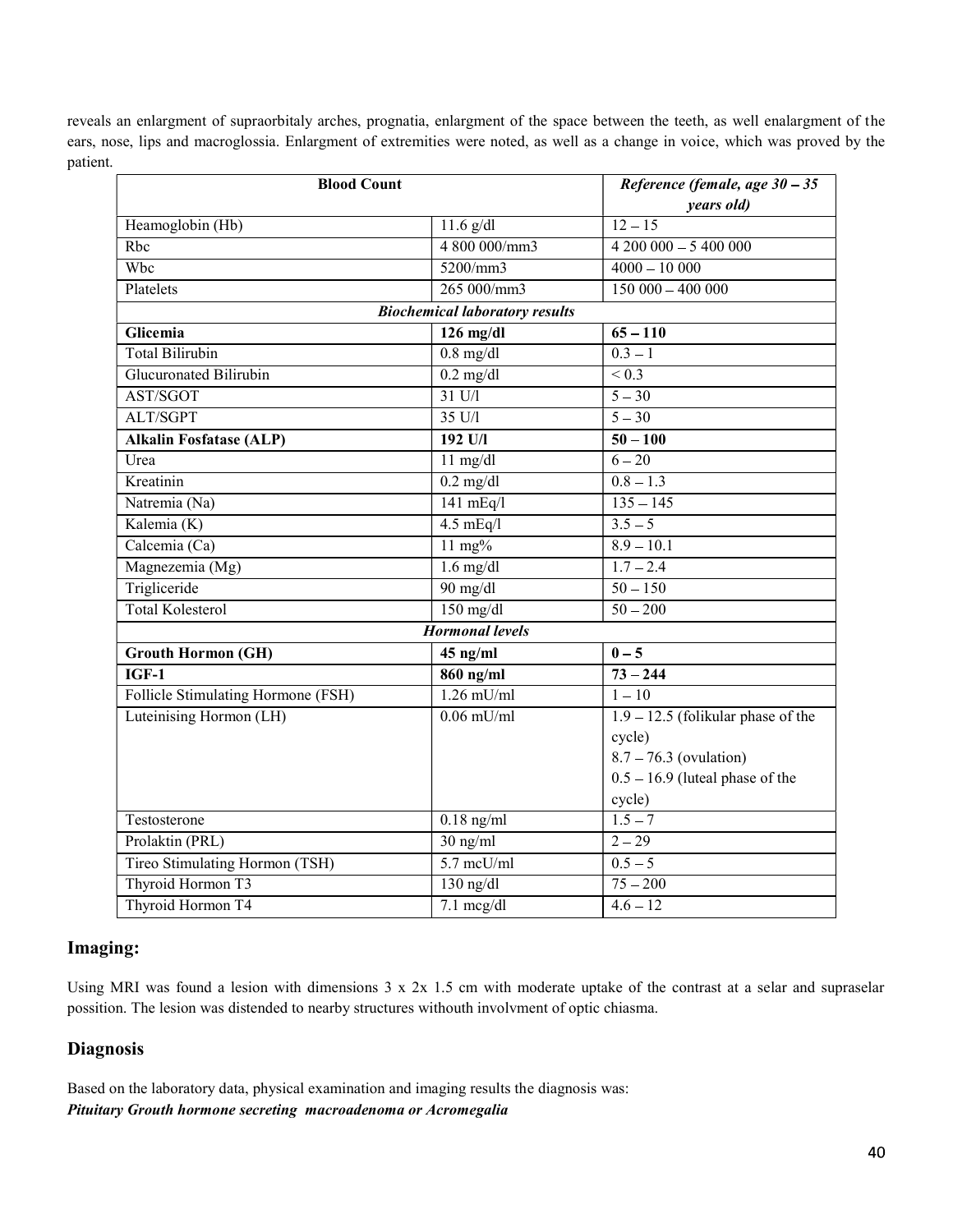## Treatment

The patient started treatmentn with oral hypoglicemiants (Metformin 500 mg) and rezectional transsphenoidal surgery was sugested (TSS).

## Second case: Patient A.D. 17 years old female

During history the patient refers menarche at the age of 14, with menstruation every 6 months, oligomenorhea associated with menstrual colics.

Ultrasound examination of uterus and ovaries whithout structural changes.

She was put on treatment with Jaz 2 cycles. The cycle was improved for as long as she was under treatment.

After 4 months she is presented with secondary amenorhea, malaise, weakness and anorexia.

Laboratory hormonal examination reveals hyperprolactinemia and she is refered to the endocrinologist and was latter admited in the Endocrinology department at the QSUT.

MRI reveals a pituitary lession measuring 10 x 12 mm, with displacment of the pituitary infundibulum to the left, with the aspect of pituitary macroadenoma.

Hormon laboratory test results:

- PRL: 346 (2,54-23-03)  $\blacksquare$
- $\blacksquare$ TSH: 0,59 (0,4-4,2)
- $\blacksquare$ PRL: (18.4.17): >150
- $\blacksquare$ GRAN- 0,147

During May 2017 the patient went through transsfenoidal surgery. The tumor mass was removed and the removal was confirmed by post operator MRI.

After the intervention the hormonal levels were as follows:

PRL: 121 (1,190-25), TSH: 0,44, COR: 6,2

The patient is clinically well.

## Third case: Patient I.S. 34 year old female

During 2017 she was presented to our clinic with menstrual cycle distrurbances. Even after treatment she was having a cycle every 6 months.

Uterus and ovaries resulted normal after ultrasound examination. Hormonal laboratory results showed hyperprolactinemia.

An X-Ray of sela turcica resulted without changes in shape or size.

We started Cabergoline and during a three year period the cycle and plasma prolactin levels were normal. During 2009 the patient had a normal pregnancy and one year after that she refers serious galactorhea. MRI examination reveals a pituitary adenoma. During 2010 prolactinemia was found elevated >200 ng/ml.

MRI results: Selar formation with dimensions 1.5 x 1.7 cm, slightly compressing the optic chiasm. After contrast injection the selar lession displays a delay in absorbance compare to the normal pituitary tissue. Cerebral tonsils are normal, basal cisternae free, without brain lessions.

Conclussion: Pituitary macroadenoma.

Hormonal levels:

- GH: 47,9 ng/ml (<10), IGF1-July ng/ml (107-310)
- October 2010, she undergoes transsphenoidal surgery.

October 2010: GH: 10,1 ng/ml, IGF1: 1485 ng/m, PRL: 43,5 ng/ml.

Cabergoline was initiated at 0.5 mg, 1 tablet every 2 days.

- December 2010: TSH: 0,73 UI/L, Urin density: 1010, Cortisolemia: 185 mg/ml
- $\blacksquare$ January 2011: GH: 19,2, IGF1: 796 ng/ml
- March 2011: IGF1: 987 ng/ml,

Sandostatine was recomanded and administered ina clinic outside the country.